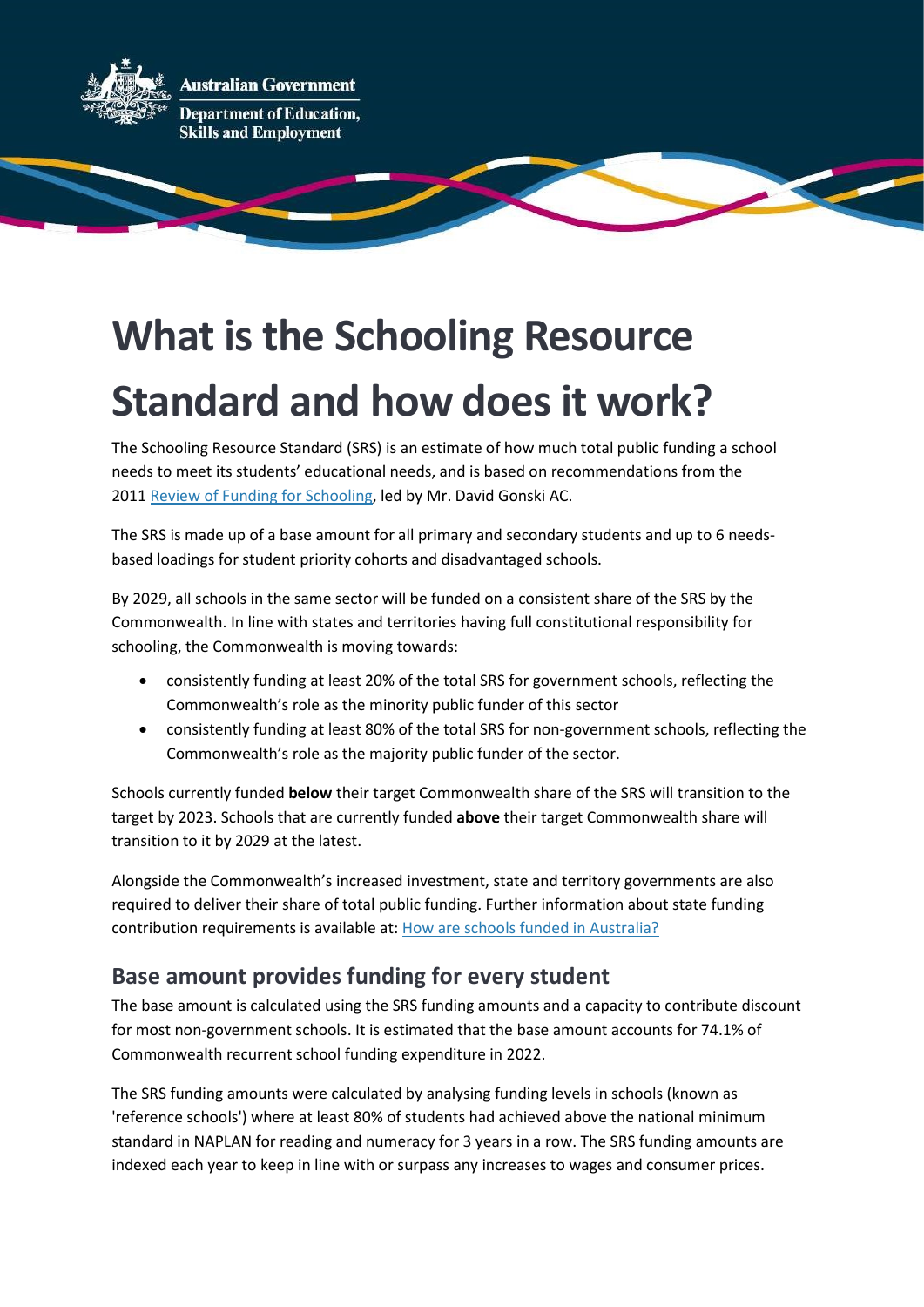The SRS funding amounts in 2022 are \$12,462 for primary students and \$15,660 for secondary students.

For most non-government schools, calculation of the base amount includes a reduction for the anticipated capacity of the school community to financially contribute to the school's operating costs.

This is called the 'capacity to contribute' (CTC) assessment. 'Capacity to contribute' does not apply to government schools, non-government special schools or special assistance schools, non-government majority Aboriginal and Torres Strait Islander schools, or non-government sole-provider schools. It also does not apply to distance education students, who attract 45% of the SRS funding amount to their school's base amount. There is no CTC discount applied to any of the 6 loadings; however, it is important to note that transition arrangements currently in-place for most schools affect both their base and their loading entitlements. The higher the school's CTC score, the more the base amount is discounted, up to a cap of 80% of the base amount.

Previous arrangements for calculating CTC used an area-based socio-economic status (SES) score measure, which was the best available data when implemented in 2001. A 2018 review by the National School Resourcing Board (review of the socio-economic status (SES) score methodology) found that recent innovations mean that a better measure of a school community's capacity to contribute based on the income of parents and guardians is now available.

In 2020 the Australian Government introduced a new method for calculating a school community's CTC based on a Direct Measure of Income (DMI) of parents and guardians of students at a school. This more accurate approach will ensure more funding flows to the schools that need it the most.

The government has put in place arrangements to support the gradual introduction of change to provide schools time to plan. Over 2020 to 2021 schools will receive the financial benefit of the 2011 Census SES score, 2016 Census SES score or the average DMI score. The new direct measure will apply to all schools by 2022, and where a DMI score can't be applied a Refined Area-Based (RAB) score will be applied instead. The Department of Education, Skills and Employment has advised approved authorities of whether a school would financially benefit from the use of DMI arrangements in 2020. This, and other arrangements will provide schools with time to plan as change is gradually introduced.

More information about the DMI is available in the What is the methodology for the Direct Measure of Income? fact sheet, and information about the RAB is available in the What is a Refined-Area Based score? fact sheet.

# Loadings provide extra funding for student priority cohorts and disadvantaged schools

Up to 4 student loadings and 2 school-based loadings make up the total loading amount used to calculate a school's SRS. Loadings were developed by looking at how much funding in addition to the base amount was required to help students in priority cohorts achieve their full potential.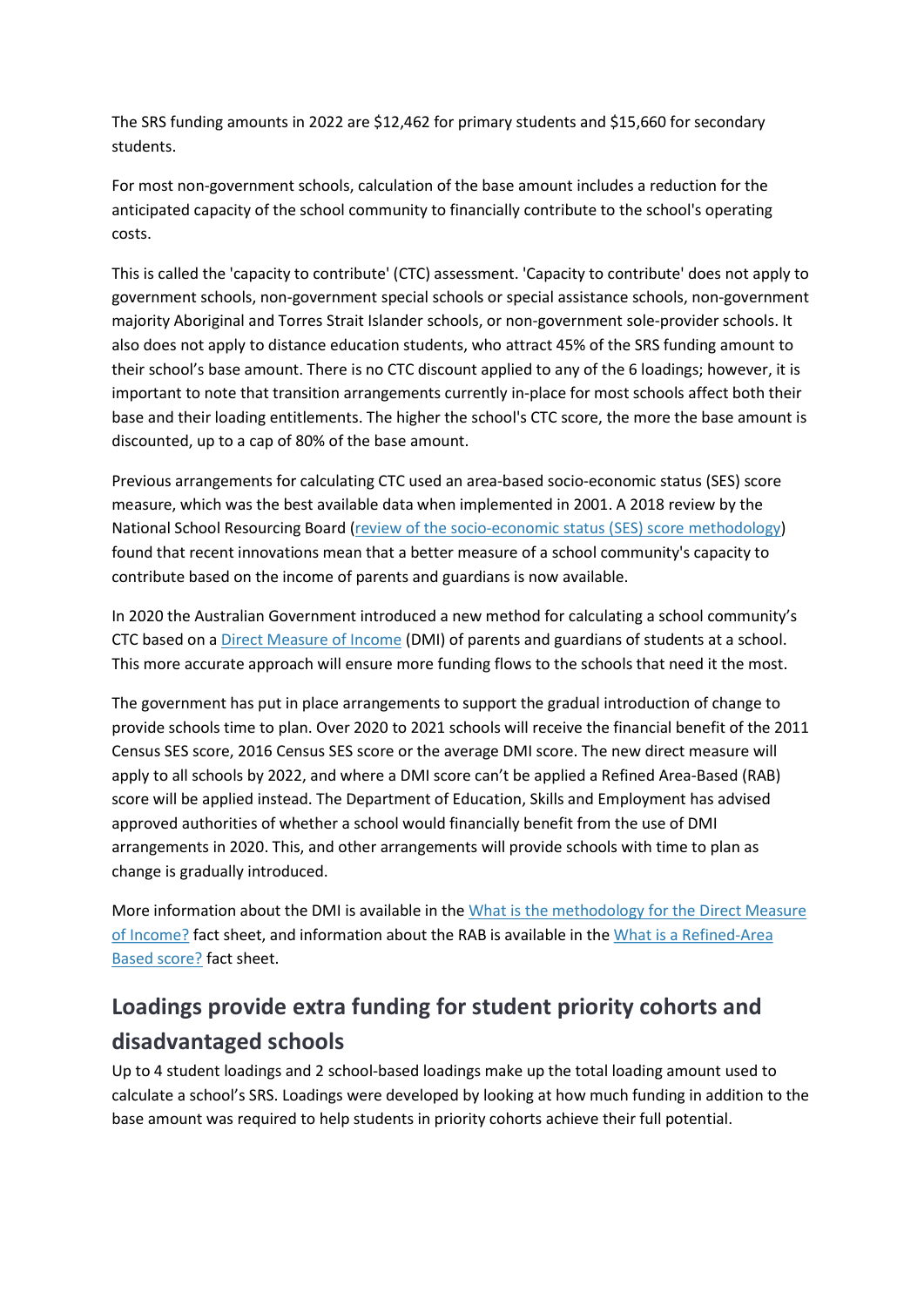The 4 student loadings are the student with disability loading, the Aboriginal and Torres Strait Islander loading, the socio-educational disadvantage loading and the low English proficiency loading. The school-based loadings are for school size and school location.

All loadings are indexed at or above wage and consumer prices each year. With the exception of the school size loading, loadings are calculated with reference to the SRS funding amount. The base and loadings are not treated separately for the application of the Commonwealth share or any transitional arrangements.

#### Student with disability loading

This loading provides extra funding on top of the base amount for each student with disability.

The loading is based on the Nationally Consistent Collection of Data on School Students with Disability (NCCD), which collects information on students with disability by the level of additional support they are provided to access and participate in learning. Under the NCCD, the school team uses their professional, evidence-based judgement to capture information on the level of additional support a student is provided in the classroom.

Students with disability who are counted in the top 3 levels of the NCCD (extensive, substantial and supplementary) attract additional funding through the student with disability loading. The amount of the loading reflects the level of support they need to participate fully in school, with higher funding for those who need higher levels of support.

The NCCD captures a fourth level of support defined as 'support provided within quality differentiated teaching practice'. This comprises support provided within the classroom as part of standard teaching practice which is responsive to the needs of all students and delivered without the need for additional funding.

It is estimated the student with disability loading accounts for 10.5% of Commonwealth recurrent school funding expenditure in 2022. The student with disability loading is estimated to grow, on average, by 6.8% per year over 2018 to 2029.

#### Low English language proficiency loading

This loading provides extra funding on top of the base amount for students from a language background other than English where at least one parent has completed school education only to Year 9 (or equivalent) or below. This may include recently settled migrants and refugees. The loading is 10% of the SRS funding amount.

It is estimated the low English language proficiency loading accounts for 0.3% of Commonwealth recurrent school funding expenditure in 2022.

The low English language proficiency loading is estimated to grow, on average, by 5.9% per year over 2018 to 2029.

#### Aboriginal and Torres Strait Islander student loading

This loading provides extra funding on top of the base amount for each Aboriginal and Torres Strait Islander student. The amount of extra funding for each student depends on the proportion of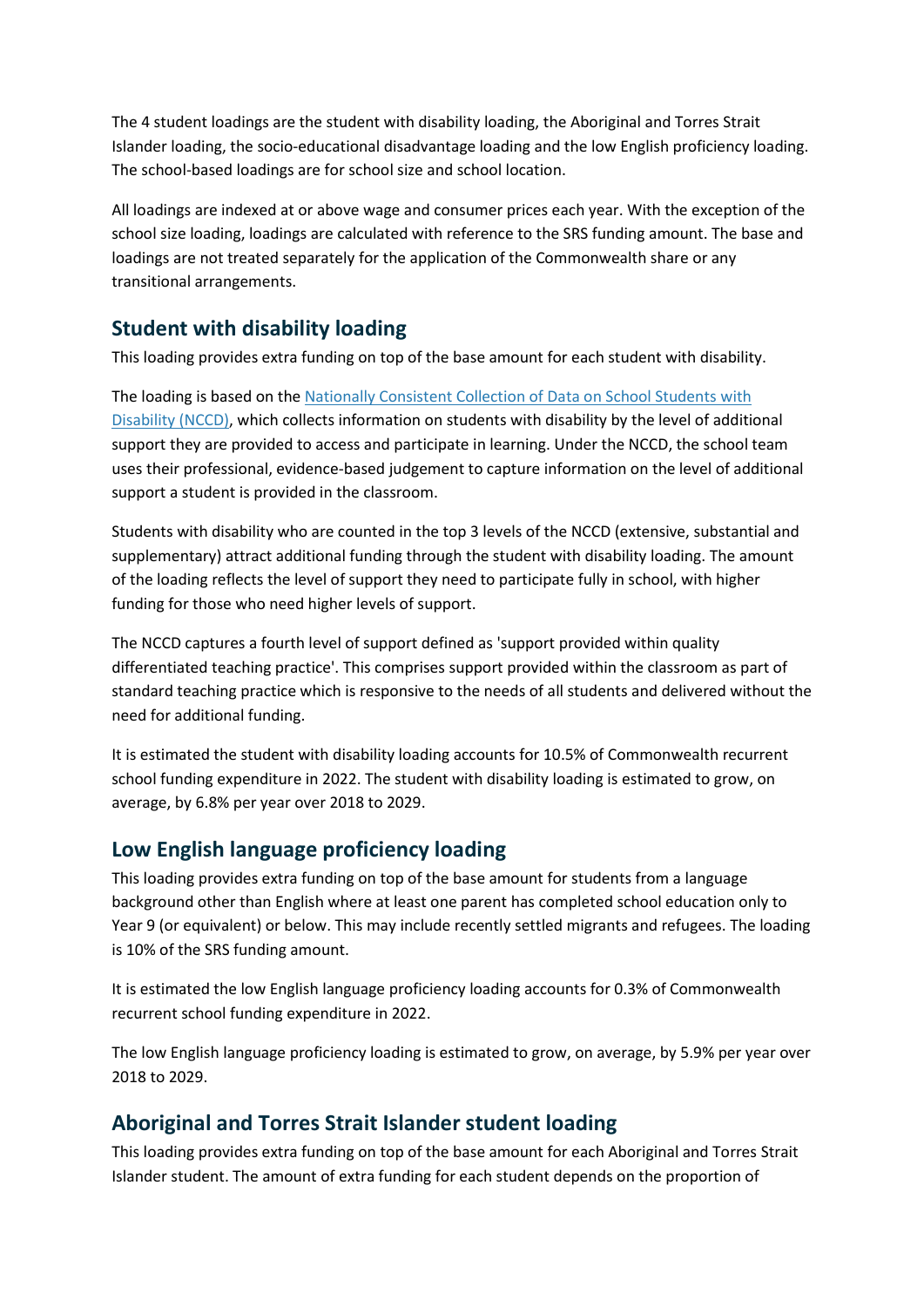Indigenous students in the school. If there is a single Indigenous student in the school, the loading is 20% of the SRS funding amount. If 100% of the students in the school are Indigenous students, the loading is 120% of the SRS funding amount.

It is estimated the Aboriginal and Torres Strait Islander student loading accounts for 1.8% of Commonwealth recurrent school funding expenditure in 2022.

The Aboriginal and Torres Strait Islander student loading is estimated to grow, on average, by 5.8% per year over 2018 to 2029.

#### Socio-educational disadvantage loading

This loading provides extra funding on top of the base amount for each student from a socio-educationally disadvantaged background.

The loading amount is based on the percentage of students in the lowest 2 quartiles of socio-educational advantage (SEA) developed by the Australian Curriculum, Assessment and Reporting Authority. The SEA measures the occupational and educational status of students' parents by looking at factors like occupation, completed school education and highest level of post-school education.

The greater the percentage of a school's students in each of the bottom 2 quartiles of the SEA, the higher the loading, up to a maximum of 50% of the SRS funding amount for Quartile 1 and 37.5% for Quartile 2.

It is estimated the socio-educational disadvantage loading (previously known as the low socio-economic status loading) accounts for 9.7% of Commonwealth recurrent school funding expenditure in 2022.

The socio-educational disadvantage loading is estimated to grow, on average, by 5.7% per year over 2018 to 2029.

Note: The calculation of the socio-educational disadvantage loading is unrelated to the methodology used to determine a non-government school's CTC score for the 'capacity to contribute' assessment referenced on the first page of this factsheet.

#### School location loading

This loading provides extra funding for schools in regional and remote locations in recognition that it generally costs more to educate students in regional and remote schools than it does for students in city-based schools. The loading is based on a school's Accessibility/Remoteness Index of Australia (ARIA) score, a measure of the remoteness or accessibility of every location in Australia, as a percentage the SRS funding amount and the school's size loading.

It is estimated the location loading accounts for 2.1% of Commonwealth recurrent school funding expenditure in 2022.

The school location loading for regional and remote schools is estimated to grow, on average, by 4.6% per year over 2018 to 2029.